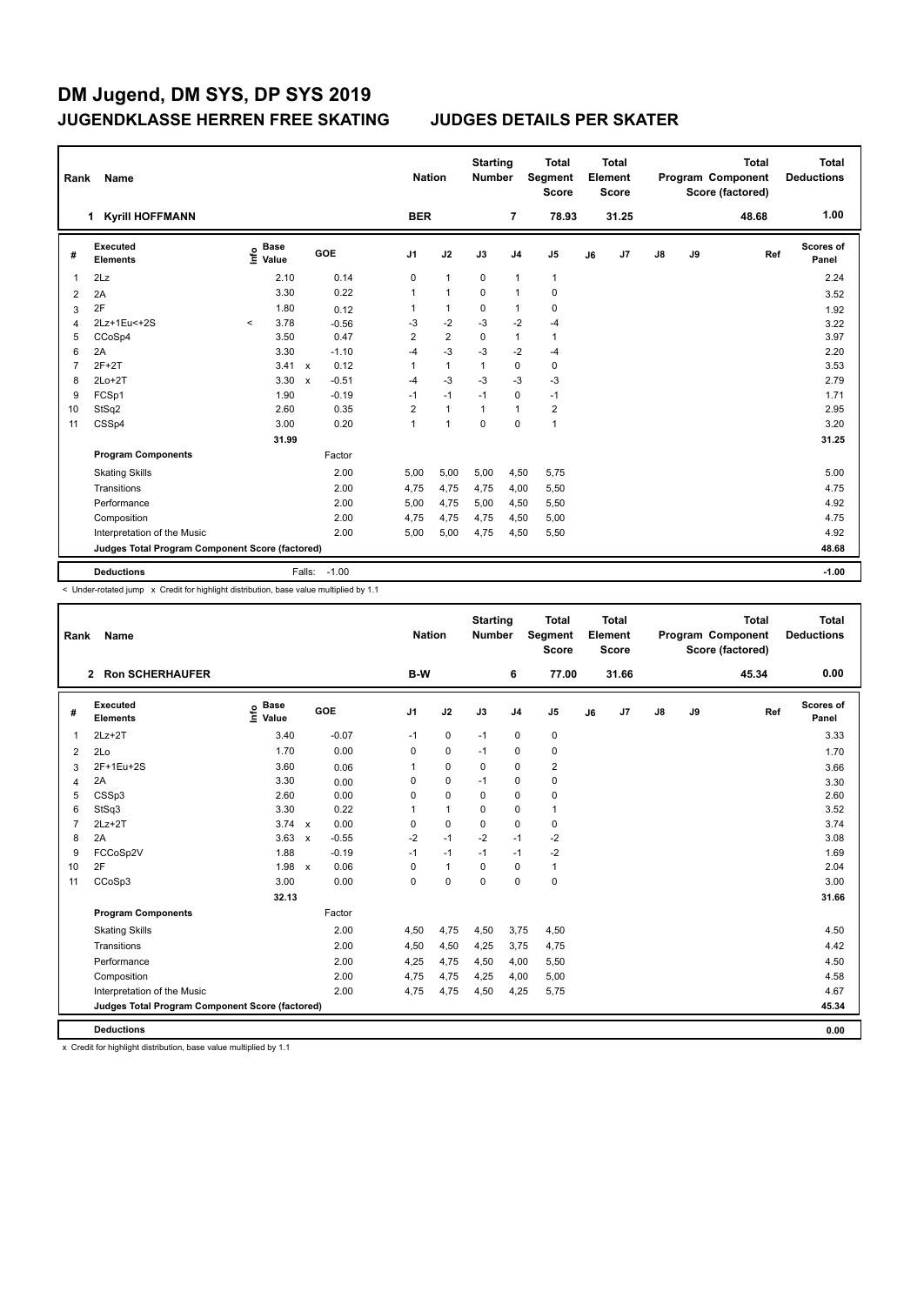| Rank           | Name                                            |                              |              |         |                | <b>Nation</b> | <b>Starting</b><br><b>Number</b> |                | <b>Total</b><br><b>Segment</b><br><b>Score</b> |    | <b>Total</b><br>Element<br><b>Score</b> |               |    | <b>Total</b><br>Program Component<br>Score (factored) | <b>Total</b><br><b>Deductions</b> |
|----------------|-------------------------------------------------|------------------------------|--------------|---------|----------------|---------------|----------------------------------|----------------|------------------------------------------------|----|-----------------------------------------|---------------|----|-------------------------------------------------------|-----------------------------------|
|                | <b>Nikita REMESHEVSKIY</b><br>3                 |                              |              |         | <b>BAY</b>     |               |                                  | 5              | 65.23                                          |    | 21.91                                   |               |    | 43.32                                                 | 0.00                              |
| #              | Executed<br><b>Elements</b>                     | <b>Base</b><br>lnfo<br>Value |              | GOE     | J <sub>1</sub> | J2            | J3                               | J <sub>4</sub> | J <sub>5</sub>                                 | J6 | J7                                      | $\mathsf{J}8$ | J9 | Ref                                                   | Scores of<br>Panel                |
| 1              | $2Lz+2T$                                        | 3.40                         |              | 0.07    | 1              | $\mathbf 0$   | $\Omega$                         | $\mathbf{1}$   | 0                                              |    |                                         |               |    |                                                       | 3.47                              |
| $\overline{2}$ | 1A                                              | 1.10                         |              | 0.00    | 0              | $\mathbf 0$   | $\mathbf 0$                      | $\mathbf 0$    | $\mathbf 0$                                    |    |                                         |               |    |                                                       | 1.10                              |
| 3              | 2F                                              | 1.80                         |              | $-0.36$ | $-2$           | $-2$          | $-2$                             | $-1$           | $-2$                                           |    |                                         |               |    |                                                       | 1.44                              |
| 4              | FCSp2                                           | 2.30                         |              | 0.00    | 0              | $\mathbf 0$   | $\Omega$                         | $\mathbf 0$    | $-1$                                           |    |                                         |               |    |                                                       | 2.30                              |
| 5              | $1Lo+2T$                                        | 1.80                         |              | $-0.26$ | $-2$           | $-3$          | $-2$                             | $-1$           | $-2$                                           |    |                                         |               |    |                                                       | 1.54                              |
| 6              | 2Lz                                             | 2.31                         | $\mathbf{x}$ | 0.07    | 0              | $\mathbf{1}$  | $\Omega$                         | $\mathbf{1}$   | 0                                              |    |                                         |               |    |                                                       | 2.38                              |
| $\overline{7}$ | StSq2                                           | 2.60                         |              | 0.00    | 0              | $\mathbf 0$   | $\mathbf 0$                      | $\mathbf 0$    | 0                                              |    |                                         |               |    |                                                       | 2.60                              |
| 8              | CSSpB                                           | 1.60                         |              | $-0.05$ | 0              | $\mathbf 0$   | $-1$                             | $\mathbf 0$    | $-1$                                           |    |                                         |               |    |                                                       | 1.55                              |
| 9              | 2F<+1Eu<+2S<                                    | 2.98<br>$\prec$              | $\mathsf{x}$ | $-0.45$ | $-3$           | $-3$          | $-4$                             | $-2$           | $-5$                                           |    |                                         |               |    |                                                       | 2.53                              |
| 10             | CCoSp3                                          | 3.00                         |              | 0.00    | 1              | $\mathbf 0$   | $\Omega$                         | $\Omega$       | 0                                              |    |                                         |               |    |                                                       | 3.00                              |
|                |                                                 | 22.89                        |              |         |                |               |                                  |                |                                                |    |                                         |               |    |                                                       | 21.91                             |
|                | <b>Program Components</b>                       |                              |              | Factor  |                |               |                                  |                |                                                |    |                                         |               |    |                                                       |                                   |
|                | <b>Skating Skills</b>                           |                              |              | 2.00    | 4,50           | 4,50          | 4,75                             | 4,25           | 5,00                                           |    |                                         |               |    |                                                       | 4.58                              |
|                | Transitions                                     |                              |              | 2.00    | 4,25           | 4,25          | 4,25                             | 4,00           | 4,75                                           |    |                                         |               |    |                                                       | 4.25                              |
|                | Performance                                     |                              |              | 2.00    | 4.25           | 4,25          | 4,25                             | 4,00           | 4,50                                           |    |                                         |               |    |                                                       | 4.25                              |
|                | Composition                                     |                              |              | 2.00    | 4,00           | 4,25          | 4,50                             | 4,00           | 4,75                                           |    |                                         |               |    |                                                       | 4.25                              |
|                | Interpretation of the Music                     |                              |              | 2.00    | 4,25           | 4,50          | 4,25                             | 4,00           | 5,00                                           |    |                                         |               |    |                                                       | 4.33                              |
|                | Judges Total Program Component Score (factored) |                              |              |         |                |               |                                  |                |                                                |    |                                         |               |    |                                                       | 43.32                             |
|                | <b>Deductions</b>                               |                              |              |         |                |               |                                  |                |                                                |    |                                         |               |    |                                                       | 0.00                              |

< Under-rotated jump x Credit for highlight distribution, base value multiplied by 1.1

| Rank           | <b>Name</b>                                     |                              |                      |                | <b>Nation</b> | <b>Starting</b><br><b>Number</b> |                | <b>Total</b><br>Segment<br><b>Score</b> |    | Total<br>Element<br><b>Score</b> |    |    | <b>Total</b><br>Program Component<br>Score (factored) | Total<br><b>Deductions</b> |
|----------------|-------------------------------------------------|------------------------------|----------------------|----------------|---------------|----------------------------------|----------------|-----------------------------------------|----|----------------------------------|----|----|-------------------------------------------------------|----------------------------|
|                | 4 Valentin SCHELLENBERGER                       |                              |                      | B-W            |               |                                  | 3              | 63.07                                   |    | 22.89                            |    |    | 42.18                                                 | 2.00                       |
| #              | Executed<br><b>Elements</b>                     | <b>Base</b><br>lnfo<br>Value | GOE                  | J <sub>1</sub> | J2            | J3                               | J <sub>4</sub> | J5                                      | J6 | J7                               | J8 | J9 | Ref                                                   | Scores of<br>Panel         |
| $\overline{1}$ | $2Lz+2T$                                        | 3.40                         | 0.00                 | $\mathbf 0$    | $\pmb{0}$     | $\mathbf{1}$                     | $\mathbf 0$    | 0                                       |    |                                  |    |    |                                                       | 3.40                       |
| 2              | $2F+2T$                                         | 3.10                         | 0.00                 | 0              | $\mathbf 0$   | $\Omega$                         | $\mathbf 0$    | $\mathbf 0$                             |    |                                  |    |    |                                                       | 3.10                       |
| 3              | 1A                                              | 1.10                         | 0.00                 | 0              | $\mathbf 0$   | $\mathbf 0$                      | $\mathbf 0$    | 1                                       |    |                                  |    |    |                                                       | 1.10                       |
| 4              | FCSp1                                           | 1.90                         | 0.00                 | 0              | $\pmb{0}$     | 0                                | $\pmb{0}$      | 0                                       |    |                                  |    |    |                                                       | 1.90                       |
| 5              | 2Lz                                             | 2.10                         | $-1.05$              | -5             | $-5$          | -5                               | $-5$           | $-5$                                    |    |                                  |    |    |                                                       | 1.05                       |
| 6              | 2Lo                                             | 1.70                         | $-0.85$              | $-5$           | $-5$          | $-5$                             | $-5$           | $-5$                                    |    |                                  |    |    |                                                       | 0.85                       |
| $\overline{7}$ | CSSp3                                           | 2.60                         | 0.26                 | 1              | $\pmb{0}$     | 1                                | $\mathbf{1}$   | 1                                       |    |                                  |    |    |                                                       | 2.86                       |
| 8              | StSq2                                           | 2.60                         | 0.00                 | $\Omega$       | $\Omega$      | $\Omega$                         | $\Omega$       | 0                                       |    |                                  |    |    |                                                       | 2.60                       |
| 9              | 2F                                              | 1.98                         | 0.12<br>$\mathsf{x}$ | $\Omega$       | $\mathbf{1}$  | $\mathbf{1}$                     | $\mathbf 0$    | 1                                       |    |                                  |    |    |                                                       | 2.10                       |
| 10             | 2S                                              | 1.43                         | 0.00<br>$\mathsf{x}$ | $\Omega$       | $\mathbf 0$   | $-1$                             | $\mathbf 0$    | 0                                       |    |                                  |    |    |                                                       | 1.43                       |
| 11             | CCoSp2                                          | 2.50                         | 0.00                 | 0              | $\mathbf 0$   | $\mathbf 0$                      | $\mathbf 0$    | 0                                       |    |                                  |    |    |                                                       | 2.50                       |
|                |                                                 | 24.41                        |                      |                |               |                                  |                |                                         |    |                                  |    |    |                                                       | 22.89                      |
|                | <b>Program Components</b>                       |                              | Factor               |                |               |                                  |                |                                         |    |                                  |    |    |                                                       |                            |
|                | <b>Skating Skills</b>                           |                              | 2.00                 | 4,00           | 4,25          | 4,25                             | 3,75           | 4,50                                    |    |                                  |    |    |                                                       | 4.17                       |
|                | Transitions                                     |                              | 2.00                 | 3,75           | 4,00          | 4,25                             | 3,75           | 4,25                                    |    |                                  |    |    |                                                       | 4.00                       |
|                | Performance                                     |                              | 2.00                 | 4.00           | 4,25          | 4,50                             | 4,50           | 4,50                                    |    |                                  |    |    |                                                       | 4.42                       |
|                | Composition                                     |                              | 2.00                 | 3,75           | 4,00          | 4,25                             | 4,50           | 4,25                                    |    |                                  |    |    |                                                       | 4.17                       |
|                | Interpretation of the Music                     |                              | 2.00                 | 4,00           | 4,25          | 4,50                             | 4,50           | 4,25                                    |    |                                  |    |    |                                                       | 4.33                       |
|                | Judges Total Program Component Score (factored) |                              |                      |                |               |                                  |                |                                         |    |                                  |    |    |                                                       | 42.18                      |
|                | <b>Deductions</b>                               | Falls:                       | $-2.00$              |                |               |                                  |                |                                         |    |                                  |    |    |                                                       | $-2.00$                    |

x Credit for highlight distribution, base value multiplied by 1.1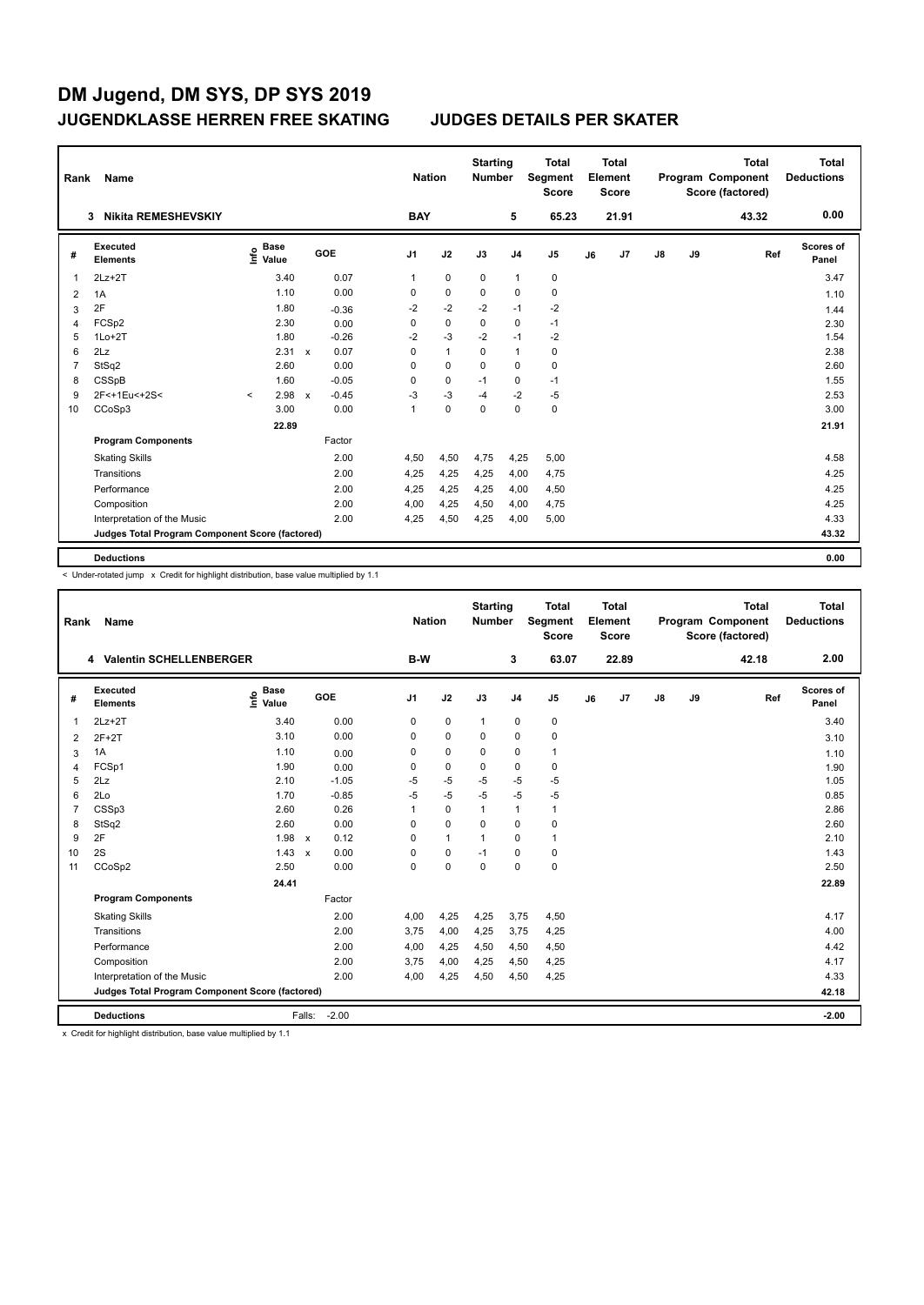|                | Rank<br>Name                                    |      |                      |              |            |                | <b>Starting</b><br><b>Nation</b><br><b>Number</b> |             | <b>Total</b><br>Segment<br><b>Score</b> |              | <b>Total</b><br>Element<br><b>Score</b> |       |               | <b>Total</b><br>Program Component<br>Score (factored) | <b>Total</b><br><b>Deductions</b> |                    |
|----------------|-------------------------------------------------|------|----------------------|--------------|------------|----------------|---------------------------------------------------|-------------|-----------------------------------------|--------------|-----------------------------------------|-------|---------------|-------------------------------------------------------|-----------------------------------|--------------------|
|                | <b>Hans-Alfons VOGEL</b><br>5.                  |      |                      |              |            | <b>SAS</b>     |                                                   |             | 4                                       | 60.79        |                                         | 18.95 |               |                                                       | 41.84                             | 0.00               |
| #              | <b>Executed</b><br><b>Elements</b>              | ١nf٥ | <b>Base</b><br>Value |              | <b>GOE</b> | J <sub>1</sub> | J2                                                | J3          | J <sub>4</sub>                          | J5           | J6                                      | J7    | $\mathsf{J}8$ | J9                                                    | Ref                               | Scores of<br>Panel |
| 1              | 2S                                              |      | 1.30                 |              | $-0.04$    | 0              | $\mathbf 0$                                       | $-1$        | $\mathbf 0$                             | $-1$         |                                         |       |               |                                                       |                                   | 1.26               |
| 2              | $2Lz+2T$                                        |      | 3.40                 |              | 0.14       | 1              | $\mathbf 0$                                       | $\mathbf 0$ | $\mathbf{1}$                            | $\mathbf{1}$ |                                         |       |               |                                                       |                                   | 3.54               |
| 3              | CSSp2                                           |      | 2.30                 |              | 0.00       | 1              | $\mathbf 0$                                       | $\mathbf 0$ | $\mathbf 0$                             | $\pmb{0}$    |                                         |       |               |                                                       |                                   | 2.30               |
| $\overline{4}$ | 2A<<                                            | <<   | 1.10                 |              | $-0.40$    | $-4$           | $-3$                                              | $-4$        | -3                                      | $-4$         |                                         |       |               |                                                       |                                   | 0.70               |
| 5              | 2Fe+2Lo                                         | e    | 3.05                 |              | $-0.51$    | $-3$           | $-3$                                              | $-3$        | $-3$                                    | -4           |                                         |       |               |                                                       |                                   | 2.54               |
| 6              | 2Fe                                             | e    | 1.35                 |              | $-0.50$    | $-4$           | $-3$                                              | $-4$        | $-3$                                    | -4           |                                         |       |               |                                                       |                                   | 0.85               |
| 7              | CCoSp3                                          |      | 3.00                 |              | 0.00       | 0              | $\mathbf 0$                                       | $\Omega$    | $\Omega$                                | $\mathbf 0$  |                                         |       |               |                                                       |                                   | 3.00               |
| 8              | 1Lz                                             |      | 0.66                 | $\mathsf{x}$ | 0.00       | 0              | $\Omega$                                          | 0           | 0                                       | 0            |                                         |       |               |                                                       |                                   | 0.66               |
| 9              | FCSp2                                           |      | 2.30                 |              | 0.00       | 0              | $\mathbf 0$                                       | 0           | $\mathbf 0$                             | $\pmb{0}$    |                                         |       |               |                                                       |                                   | 2.30               |
| 10             | StSq1                                           |      | 1.80                 |              | 0.00       | 0              | $\mathbf 0$                                       | 0           | $\mathbf 0$                             | $\mathbf{1}$ |                                         |       |               |                                                       |                                   | 1.80               |
|                |                                                 |      | 20.26                |              |            |                |                                                   |             |                                         |              |                                         |       |               |                                                       |                                   | 18.95              |
|                | <b>Program Components</b>                       |      |                      |              | Factor     |                |                                                   |             |                                         |              |                                         |       |               |                                                       |                                   |                    |
|                | <b>Skating Skills</b>                           |      |                      |              | 2.00       | 4,25           | 4,25                                              | 4,75        | 4,00                                    | 5,00         |                                         |       |               |                                                       |                                   | 4.42               |
|                | Transitions                                     |      |                      |              | 2.00       | 4,00           | 4,25                                              | 4,50        | 3.75                                    | 4,50         |                                         |       |               |                                                       |                                   | 4.25               |
|                | Performance                                     |      |                      |              | 2.00       | 4,25           | 4,25                                              | 4,25        | 3,75                                    | 4,00         |                                         |       |               |                                                       |                                   | 4.17               |
|                | Composition                                     |      |                      |              | 2.00       | 4,00           | 4,00                                              | 4,50        | 3,75                                    | 4,00         |                                         |       |               |                                                       |                                   | 4.00               |
|                | Interpretation of the Music                     |      |                      |              | 2.00       | 4.00           | 4,00                                              | 4,50        | 4,00                                    | 4,25         |                                         |       |               |                                                       |                                   | 4.08               |
|                | Judges Total Program Component Score (factored) |      |                      |              |            |                |                                                   |             |                                         |              |                                         |       |               |                                                       |                                   | 41.84              |
|                | <b>Deductions</b>                               |      |                      |              |            |                |                                                   |             |                                         |              |                                         |       |               |                                                       |                                   | 0.00               |

<< Downgraded jump x Credit for highlight distribution, base value multiplied by 1.1 e Wrong edge

| Rank           | Name                                            |                                      |                                      |                | <b>Nation</b> | <b>Starting</b><br><b>Number</b> |                | <b>Total</b><br>Segment<br><b>Score</b> |    | <b>Total</b><br>Element<br><b>Score</b> |    |    | <b>Total</b><br>Program Component<br>Score (factored) | Total<br><b>Deductions</b> |
|----------------|-------------------------------------------------|--------------------------------------|--------------------------------------|----------------|---------------|----------------------------------|----------------|-----------------------------------------|----|-----------------------------------------|----|----|-------------------------------------------------------|----------------------------|
|                | Robin RÜCKER<br>6                               |                                      |                                      | $R-P$          |               |                                  | $\overline{2}$ | 55.17                                   |    | 21.17                                   |    |    | 36.00                                                 | 2.00                       |
| #              | Executed<br><b>Elements</b>                     | $\sum_{k=1}^{\infty}$ Value<br>Value | <b>GOE</b>                           | J <sub>1</sub> | J2            | J3                               | J <sub>4</sub> | J <sub>5</sub>                          | J6 | J7                                      | J8 | J9 | Ref                                                   | Scores of<br>Panel         |
| $\mathbf{1}$   | 2A                                              | 3.30                                 | $-0.66$                              | $-1$           | $-3$          | $-3$                             | $-1$           | $-2$                                    |    |                                         |    |    |                                                       | 2.64                       |
| 2              | 2Lo                                             | 1.70                                 | $-0.17$                              | $-1$           | $-1$          | $-1$                             | $-1$           | $-1$                                    |    |                                         |    |    |                                                       | 1.53                       |
| 3              | 2F+1Eu+2S                                       | 3.60                                 | 0.00                                 | 0              | $\mathbf 0$   | 0                                | $\mathbf 0$    | 0                                       |    |                                         |    |    |                                                       | 3.60                       |
| 4              | 2A                                              | 3.30                                 | $-0.99$                              | -3             | $-3$          | -3                               | -3             | -3                                      |    |                                         |    |    |                                                       | 2.31                       |
| 5              | FCCoSp1V                                        | 1.50                                 | $-0.40$                              | $-3$           | $-3$          | $-2$                             | $-2$           | $-3$                                    |    |                                         |    |    |                                                       | 1.10                       |
| 6              | 2Lz                                             | 2.31                                 | $-1.05$<br>$\mathsf{x}$              | $-5$           | -5            | $-5$                             | $-5$           | $-5$                                    |    |                                         |    |    |                                                       | 1.26                       |
| $\overline{7}$ | 2Lz                                             | 2.31                                 | $-0.84$<br>$\boldsymbol{\mathsf{x}}$ | $-4$           | $-4$          | $-4$                             | $-3$           | $-4$                                    |    |                                         |    |    |                                                       | 1.47                       |
| 8              | 2F                                              | 1.98                                 | $-0.90$<br>$\boldsymbol{\mathsf{x}}$ | $-5$           | -5            | $-5$                             | $-5$           | $-5$                                    |    |                                         |    |    |                                                       | 1.08                       |
| 9              | StSq2                                           | 2.60                                 | 0.00                                 | $\Omega$       | $\mathbf 0$   | 0                                | $\Omega$       | 0                                       |    |                                         |    |    |                                                       | 2.60                       |
| 10             | CSSp2                                           | 2.30                                 | 0.00                                 | $\Omega$       | $\Omega$      | 0                                | $\Omega$       | 0                                       |    |                                         |    |    |                                                       | 2.30                       |
| 11             | CCoSpBV                                         | 1.28                                 | 0.00                                 | 0              | $\mathbf 0$   | $\Omega$                         | $\mathbf 0$    | 0                                       |    |                                         |    |    |                                                       | 1.28                       |
|                |                                                 | 26.18                                |                                      |                |               |                                  |                |                                         |    |                                         |    |    |                                                       | 21.17                      |
|                | <b>Program Components</b>                       |                                      | Factor                               |                |               |                                  |                |                                         |    |                                         |    |    |                                                       |                            |
|                | <b>Skating Skills</b>                           |                                      | 2.00                                 | 3,75           | 3,75          | 3,75                             | 3,75           | 4,00                                    |    |                                         |    |    |                                                       | 3.75                       |
|                | Transitions                                     |                                      | 2.00                                 | 3,50           | 3,50          | 3,50                             | 3,50           | 3,75                                    |    |                                         |    |    |                                                       | 3.50                       |
|                | Performance                                     |                                      | 2.00                                 | 3,75           | 3,50          | 3,50                             | 3,00           | 3,75                                    |    |                                         |    |    |                                                       | 3.58                       |
|                | Composition                                     |                                      | 2.00                                 | 3,50           | 3,75          | 3,75                             | 3,00           | 4,00                                    |    |                                         |    |    |                                                       | 3.67                       |
|                | Interpretation of the Music                     |                                      | 2.00                                 | 3,50           | 3,50          | 3,50                             | 3,00           | 3,50                                    |    |                                         |    |    |                                                       | 3.50                       |
|                | Judges Total Program Component Score (factored) |                                      |                                      |                |               |                                  |                |                                         |    |                                         |    |    |                                                       | 36.00                      |
|                | <b>Deductions</b>                               |                                      | $-2.00$<br>Falls:                    |                |               |                                  |                |                                         |    |                                         |    |    |                                                       | $-2.00$                    |

x Credit for highlight distribution, base value multiplied by 1.1